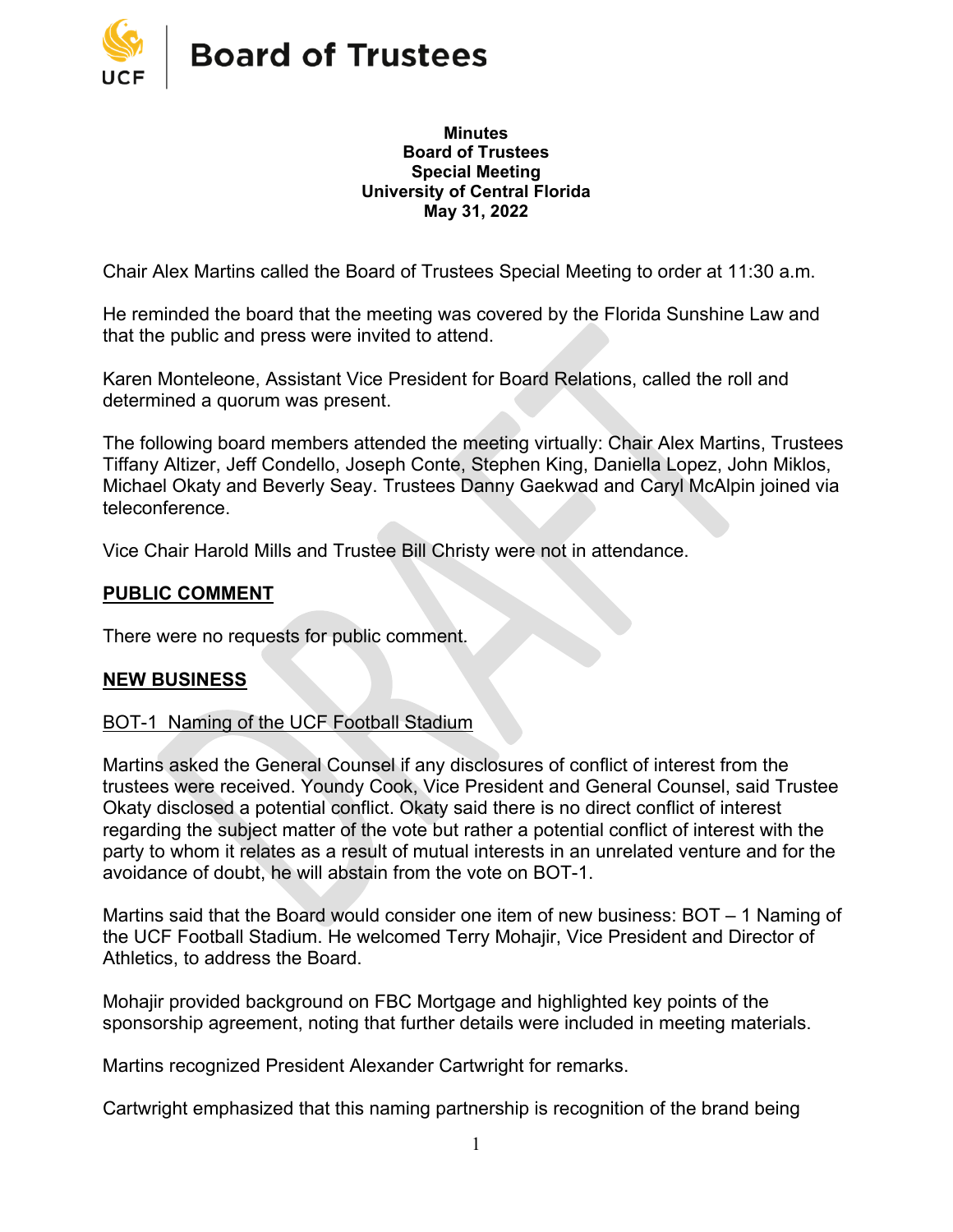

developed at UCF. He thanked Mohajir and his team for their hard work, and FBC Mortgage and their principals for their partnership.

Martins said he would entertain a motion to approve naming the football stadium "FBC Mortgage Stadium" for the term of the agreement between the University of Central Florida Athletics Association (UCFAA) and FBC Mortgage, LLC.

Conte moved to approve BOT-1 with Altizer providing the second.

The trustees had the following comments:

- Conte commented that in addition to national recognition, FBC Mortgage also has been named one of the best mortgage lenders in Florida.
- Gaekwad requested confirmation that due diligence by the university's CFO was conducted. Mohajir said UCFAA has not yet signed the contract pending today's approval by the Board. He said there is a financial review provision in the contract which would be reviewed by Gerald Hector, Senior Vice President for Administration and Finance, and others. Jordan Clark, Associate General Counsel, said a third-party consultant could also be used should any concerns about the review arise. Clark said a background review on the principals and officers was conducted, with no negative findings to report.
- Gaekwad asked about the ability to address a breach of contract. Clark said the contract has standard clauses, as well as a morals clause giving the university the right to terminate the agreement.

The motion passed unanimously with one abstention from Trustee Okaty.

### **ADJOURNMENT**

Martins adjourned the board meeting at 11:48 a.m.

Reviewed by: \_\_\_\_\_\_\_\_\_\_\_\_\_\_\_\_\_\_\_\_\_\_\_\_\_\_\_\_\_\_\_\_\_\_\_\_\_\_\_ Date:\_\_\_\_\_\_\_\_\_\_

Alex Martins, Chair UCF Board of Trustees

Respectfully submitted: Network and Date:

Mike Kilbride, Associate Corporate Secretary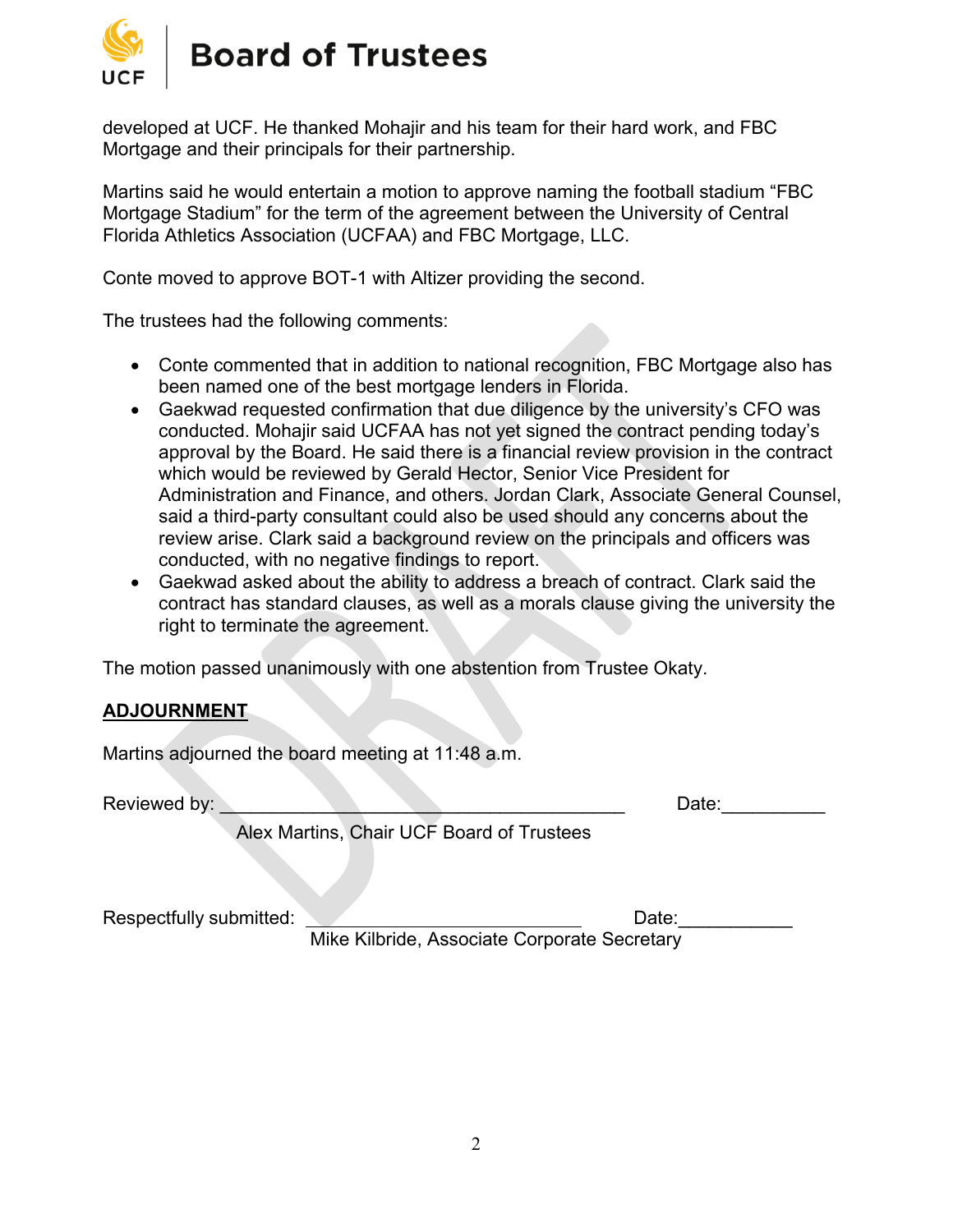# **FORM 8A MEMORANDUM OF VOTING CONFLICT FOR STATE OFFICERS**

| LAST NAME-FIRST NAME-MIDDLE NAME         |               | NAME OF BOARD, COUNCIL, COMMISSION, AUTHORITY, OR COMMITTEE |                       |
|------------------------------------------|---------------|-------------------------------------------------------------|-----------------------|
| <sup>I</sup> Okaty, Michael              |               | UCF Board of Trustees                                       |                       |
| MAILING ADDRESS                          |               | NAME OF STATE AGENCY                                        |                       |
| 1113 Shady Run Lane                      |               |                                                             |                       |
| <b>CITY</b>                              | <b>COUNTY</b> | MY POSITION IS:                                             | <b>ELECTIVE</b><br>–∎ |
| Maitland                                 | Orange        |                                                             | ঢা<br>APPOINTIVE      |
| DATE ON WHICH VOTE OCCURRED<br>5/31/2022 |               |                                                             |                       |

# **WHO MUST FILE FORM 8A**

This form is for use by any person serving at the State level of government on an appointed or elected board, council, commission, authority, committee, or as a member of the Legislature. It applies to members of advisory and non-advisory bodies who are presented with a voting conflict of interest under Section 112.3143, Florida Statutes.

Your responsibilities under the law when faced with voting on a measure in which you have a conflict of interest will vary greatly depending on whether you hold an elective or appointive position. For this reason, please pay close attention to the instructions on this form before completing and filing the form.

## **INSTRUCTIONS FOR COMPLIANCE WITH SECTION 112.3143, FLORIDA STATUTES**

#### **ELECTED OFFICERS:**

As a person holding elective state office, you may not vote on a matter that you know would inure to your special private gain or loss. However, you may vote on other matters, including measures that would inure to the special private gain or loss of a principal by whom you are retained (including the parent or subsidiary or sibling organization of a principal by which you are retained); to the special private gain or loss of a relative; or to the special private gain or loss of a business associate. If you vote on such a measure or if you abstain from voting on a measure that would affect you, you must make every reasonable effort to disclose the nature of your interest as a public record in a memorandum filed with the person responsible for recording the minutes of the meeting, who shall incorporate the memorandum in the minutes. If it is not possible for you to file a memorandum before the vote, the memorandum must be filed with the person responsible for recording the minutes of the meeting no later than 15 days after the vote.

For purposes of this law, a "relative" includes only your father, mother, son, daughter, husband, wife, brother, sister, father-in-law, motherin-law, son-in-law, and daughter-in-law. A "business associate" means any person or entity engaged in or carrying on a business enterprise with you as a partner, joint venturer, coowner of property, or corporate shareholder (where the shares of the corporation are not listed on any national or regional stock exchange).

A member of the Legislature may satisfy the disclosure requirements of this section by filing a disclosure form created pursuant to the rules of the member's respective house if the member discloses the information required by this subsection, or by use of Form 8A.

\* \* \* \* \* \* \* \* \* \* \* \* \* \* \* \* **APPOINTED OFFICERS:**

As a person holding appointive state office, you are subject to the abstention and disclosure requirements stated above for Elected Officers. You also must disclose the nature of the conflict before voting or before making any attempt to influence the decision by oral or written communication, whether made by you or at your direction.

For purposes of this law, a "relative" includes only your father, mother, son, daughter, husband, wife, brother, sister, father-in-law, motherin-law, son-in-law, and daughter-in-law. A "business associate" means any person or entity engaged in or carrying on a business enterprise with you as a partner, joint venturer, coowner of property, or corporate shareholder (where the shares of the corporation are not listed on any national or regional stock exchange).

IF YOU INTEND TO MAKE ANY ATTEMPT TO INFLUENCE THE DECISION PRIOR TO THE MEETING AT WHICH THE VOTE WILL BE TAKEN:

- You must complete and file this form (before making any attempt to influence the decision) with the person responsible for recording the minutes of the meeting, who will incorporate the form in the minutes.
- A copy of the form must be provided immediately to the other members of the agency.

• The form must be read publicly at the next meeting after the form is filed.

- IF YOU MAKE NO ATTEMPT TO INFLUENCE THE DECISION EXCEPT BY DISCUSSION OR VOTE AT THE MEETING:
- You must disclose orally the nature of your conflict in the measure before participating.
- You must complete the form and file it within 15 days after the vote occurs with the person responsible for recording the minutes of the meeting, who must incorporate the form in the minutes. A copy of the form must be provided immediately to the other members of the agency, and the form must be read publicly at the next meeting after the form is filed.